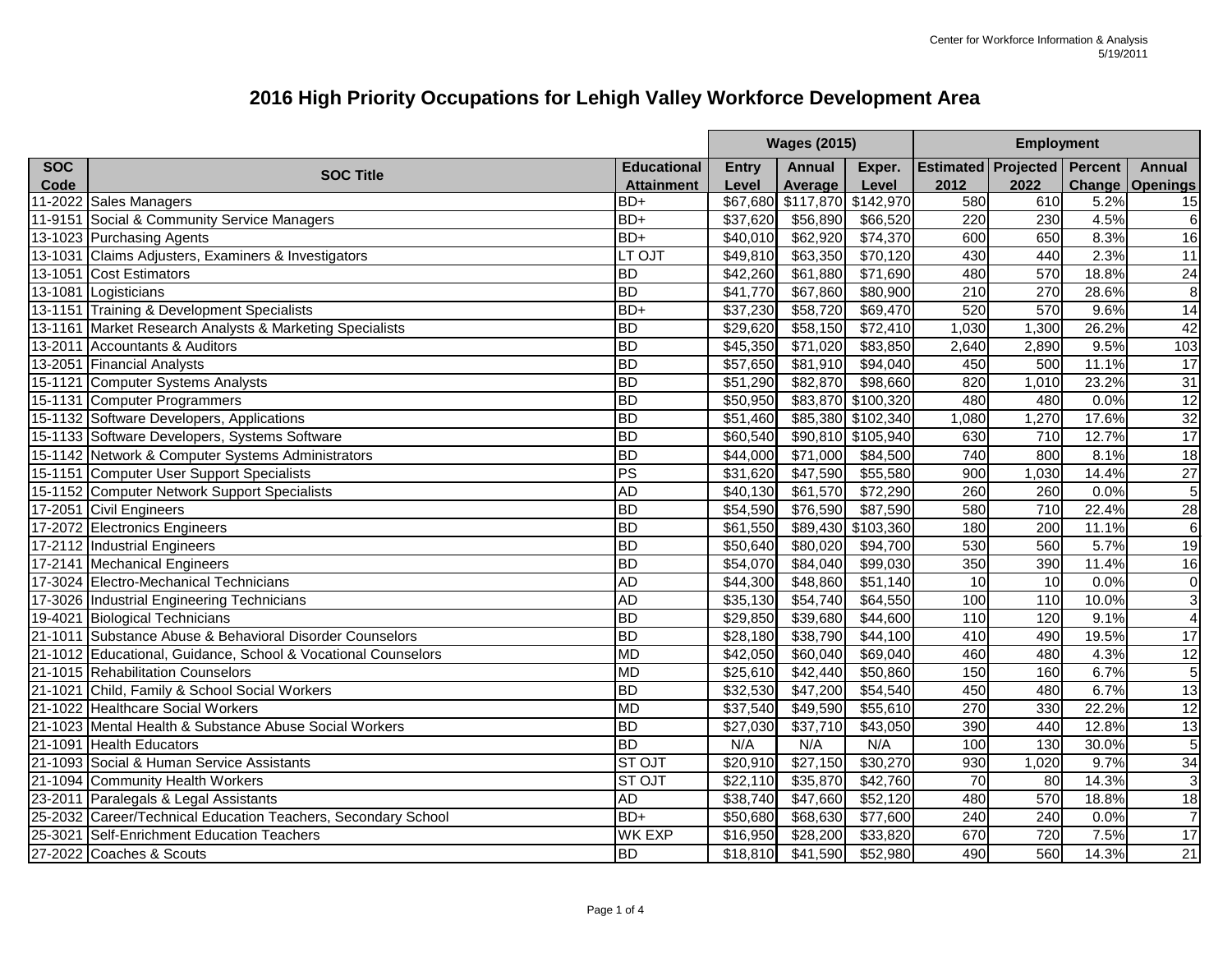|            |                                                                   |                    | <b>Wages (2015)</b> |                              |                    | <b>Employment</b> |                                    |         |                        |
|------------|-------------------------------------------------------------------|--------------------|---------------------|------------------------------|--------------------|-------------------|------------------------------------|---------|------------------------|
| <b>SOC</b> |                                                                   | <b>Educational</b> | <b>Entry</b>        | <b>Annual</b>                | Exper.             |                   | <b>Estimated Projected Percent</b> |         | <b>Annual</b>          |
| Code       | <b>SOC Title</b>                                                  | <b>Attainment</b>  | Level               | Average                      | Level              | 2012              | 2022                               |         | <b>Change Openings</b> |
| 29-1051    | Pharmacists                                                       | <b>PROF</b>        |                     | \$92,050 \$111,790 \$121,660 |                    | 480               | 540                                | 12.5%   | 17                     |
| 29-1071    | <b>Physician Assistants</b>                                       | <b>MD</b>          | \$66,940            |                              | \$89,040 \$100,100 | 340               | 370                                | 8.8%    | 9                      |
|            | 29-1126 Respiratory Therapists                                    | <b>AD</b>          | \$46,860            | \$58,290                     | \$64,010           | 220               | 270                                | 22.7%   | $\overline{7}$         |
|            | 29-1141 Registered Nurses                                         | <b>BD</b>          | \$51,860            | \$65,810                     | \$72,780           | 6,740             | 8,030                              | 19.1%   | 260                    |
|            | 29-1171 Nurse Practitioners                                       | <b>MD</b>          | \$57,070            | \$85,800                     | \$100,170          | 230               | 270                                | 17.4%   | 8                      |
|            | 29-2011   Medical & Clinical Laboratory Technologists             | <b>BD</b>          | \$50,150            | \$59,550                     | \$64,260           | 620               | 660                                | 6.5%    | 20                     |
|            | 29-2012 Medical & Clinical Laboratory Technicians                 | <b>AD</b>          | \$31,650            | \$41,910                     | \$47,040           | 400               | 430                                | 7.5%    | 13                     |
|            | 29-2021 Dental Hygienists                                         | <b>AD</b>          | \$52,360            | \$61,740                     | \$66,430           | 430               | 510                                | 18.6%   | 19                     |
|            | 29-2031 Cardiovascular Technologists & Technicians                | <b>AD</b>          | \$39,450            | \$58,780                     | \$68,450           | 230               | 290                                | 26.1%   | $\boldsymbol{9}$       |
|            | 29-2032 Diagnostic Medical Sonographers                           | <b>AD</b>          | \$48,380            | \$60,340                     | \$66,320           | 150               | 210                                | 40.0%   | $\overline{8}$         |
|            | 29-2034 Radiologic Technologists                                  | <b>AD</b>          | \$47,170            | \$59,390                     | \$65,500           | 610               | 710                                | 16.4%   | $\overline{19}$        |
|            | 29-2041 Emergency Medical Technicians & Paramedics                | PS                 | \$26,400            | \$37,420                     | $\sqrt{$42,930}$   | 870               | 1,010                              | 16.1%   | 38                     |
|            | 29-2052 Pharmacy Technicians                                      | MT OJT             | \$20,500            | \$28,160                     | \$31,990           | 770               | 890                                | 15.6%   | 20                     |
|            | 29-2055 Surgical Technologists                                    | <b>PS</b>          | \$32,050            | \$42,610                     | \$47,880           | 170               | 220                                | 29.4%   | $\overline{6}$         |
|            | 29-2056 Veterinary Technologists & Technicians                    | <b>AD</b>          | \$26,960            | \$33,500                     | \$36,770           | 120               | 170                                | 41.7%   | $\overline{5}$         |
|            | 29-2061 Licensed Practical & Licensed Vocational Nurses           | PS                 | \$39,140            | \$45,790                     | \$49,120           | 1,850             | 2,190                              | 18.4%   | 79                     |
|            | 29-2071 Medical Records & Health Information Technicians          | PS                 | \$24,820            | \$31,550                     | \$34,920           | 340               | 410                                | 20.6%   | 16                     |
| 29-2081    | Opticians, Dispensing                                             | LT OJT             | \$27,040            | \$37,800                     | \$43,170           | 210               | 250                                | 19.0%   | 10                     |
|            | 31-1011 Home Health Aides                                         | <b>STOJT</b>       | \$17,480            | \$22,490                     | $\sqrt{$24,990}$   | 2,380             | 3,040                              | 27.7%   | 110                    |
|            | 31-1014 Nursing Assistants                                        | <b>PS</b>          | \$23,160            | \$28,260                     | \$30,810           | 4,900             | 5,420                              | 10.6%   | 145                    |
|            | 31-2011 Occupational Therapy Assistants                           | <b>AD</b>          | \$39,330            | \$48,680                     | \$53,350           | 200               | 270                                | 35.0%   | $\overline{12}$        |
|            | 31-2021 Physical Therapist Assistants                             | <b>AD</b>          | \$38,340            | $\overline{\$47,330}$        | \$51,820           | 260               | 340                                | 30.8%   | $\overline{14}$        |
| 31-9091    | Dental Assistants                                                 | PS                 | \$24,260            | \$33,230                     | \$37,710           | 710               | 790                                | 11.3%   | 23                     |
|            | 31-9092 Medical Assistants                                        | <b>PS</b>          | \$24,460            | \$30,440                     | \$33,430           | 1,430             | 1,640                              | 14.7%   | 48                     |
|            | 31-9097 Phlebotomists                                             | PS                 | \$26,800            | \$32,510                     | \$35,360           | 220               | 260                                | 18.2%   | $\overline{8}$         |
|            | 35-1011 Chefs & Head Cooks                                        | <b>WK EXP</b>      | \$33,040            | \$58,350                     | \$71,010           | 250               | 270                                | 8.0%    | $\overline{5}$         |
|            | 35-1012 Supervisors - Food Preparation & Serving Workers          | <b>WK EXP</b>      | \$22,530            | \$34,490                     | \$40,480           | ,280              | 1,470                              | 14.8%   | 54                     |
|            | 39-3011 Gaming Dealers                                            | <b>STOJT</b>       | N/A                 | N/A                          | N/A                | 760               | 800                                | 5.3%    | 16                     |
|            | 39-9031 Fitness Trainers & Aerobics Instructors                   | <b>STOJT</b>       | \$18,400            | \$27,880                     | \$32,620           | 430               | 480                                | 11.6%   | 11                     |
|            | 41-1011 Supervisors - Retail Sales Workers                        | <b>WK EXP</b>      | \$30,140            | \$45,580                     | \$53,300           | 2,700             | 2,690                              | $-0.4%$ | 59                     |
|            | 41-2021 Counter & Rental Clerks                                   | <b>STOJT</b>       | \$19,680            | \$30,830                     | \$36,400           | 870               | 960                                | 10.3%   | 31                     |
|            | 41-3011 Advertising Sales Agents                                  | <b>MT OJT</b>      | \$24,720            | \$56,610                     | \$72,560           | 310               | 320                                | 3.2%    | 11                     |
|            | 41-3031 Securities, Commodities & Financial Services Sales Agents | BD+                | \$33,590            | \$70,540                     | \$89,020           | 490               | 490                                | 0.0%    | 11                     |
|            | 41-4011 Sales Representatives, Technical & Scientific Products    | BD+                | \$61,410            |                              | \$96,700 \$114,350 | 610               | 640                                | 4.9%    | 15                     |
|            | 41-4012 Sales Representatives                                     | MT OJT             | \$36,060            | \$61,640                     | \$74,430           | 3,740             | 3,890                              | 4.0%    | 87                     |
|            | 43-1011 Supervisors - Office & Administrative Support Workers     | <b>WK EXP</b>      | \$37,560            | \$55,510                     | \$64,490           | 2,720             | 2,930                              | 7.7%    | 86                     |
|            | 43-3011 Bill & Account Collectors                                 | <b>IMT OJT</b>     | \$20,860            | \$28,230                     | \$31,910           | 1,400             | 1,470                              | 5.0%    | 47                     |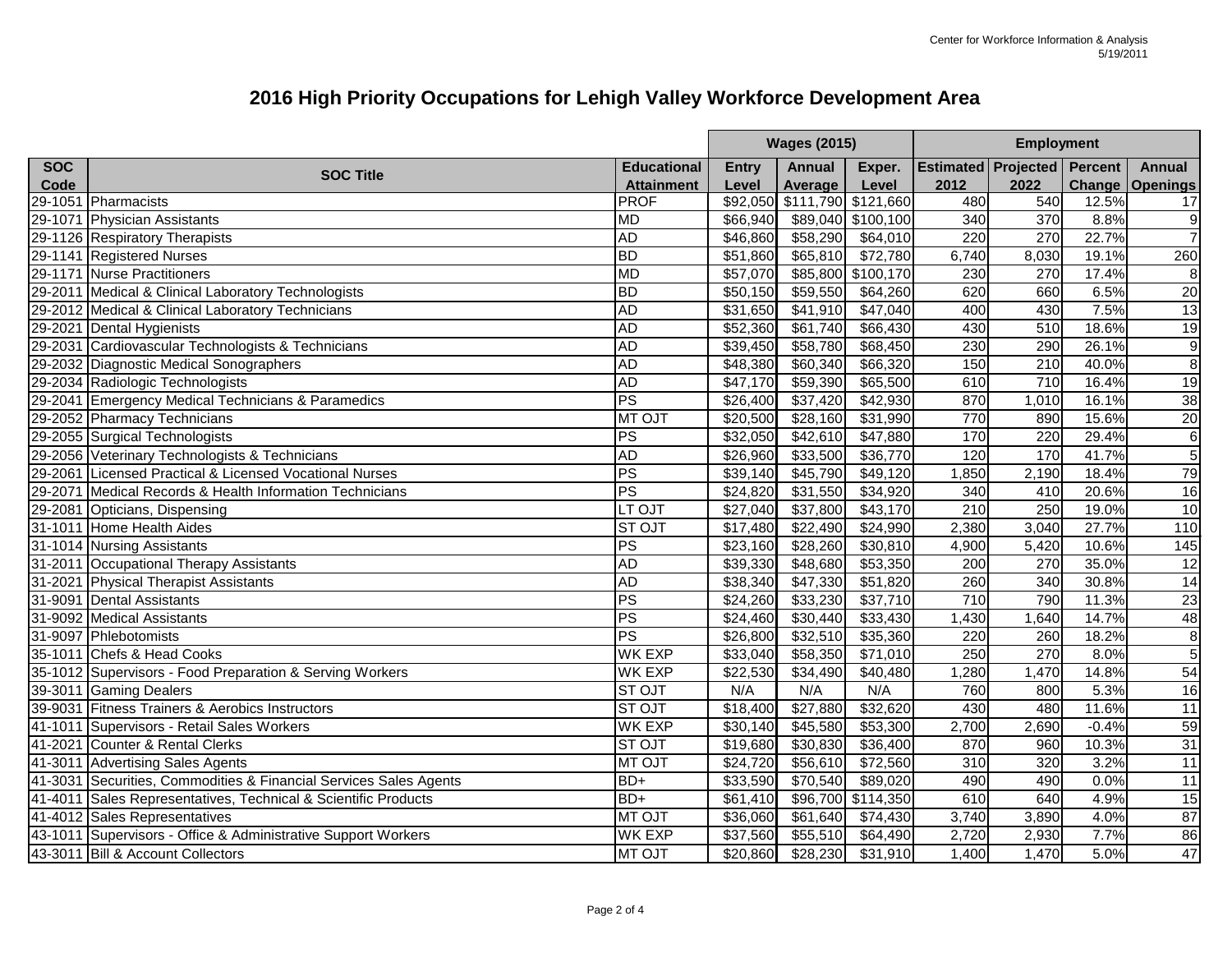|            |                                                                      |                    | <b>Wages (2015)</b>  |               |          | <b>Employment</b>                  |              |          |                        |
|------------|----------------------------------------------------------------------|--------------------|----------------------|---------------|----------|------------------------------------|--------------|----------|------------------------|
| <b>SOC</b> | <b>SOC Title</b>                                                     | <b>Educational</b> | <b>Entry</b>         | <b>Annual</b> | Exper.   | <b>Estimated Projected Percent</b> |              |          | <b>Annual</b>          |
| Code       |                                                                      | <b>Attainment</b>  | Level                | Average       | Level    | 2012                               | 2022         |          | <b>Change Openings</b> |
|            | 43-3021 Billing & Posting Clerks                                     | MT OJT             | \$26,350             | \$36,070      | \$40,920 | 1,270                              | 1,440        | 13.4%    | 39                     |
| 43-3031    | Bookkeeping, Accounting & Auditing Clerks                            | $PS+$              | \$26,100             | \$37,120      | \$42,640 | 3,660                              | 3,960        | 8.2%     | 64                     |
| 43-4011    | <b>Brokerage Clerks</b>                                              | <b>MT OJT</b>      | \$34,280             | \$47,560      | \$54,200 | 70                                 | 60           | $-14.3%$ | $\overline{2}$         |
|            | 43-4051 Customer Service Representatives                             | <b>ST OJT</b>      | \$22,710             | \$34,270      | \$40,050 | 6,240                              | 6,850        | 9.8%     | 231                    |
|            | 43-4081 Hotel, Motel & Resort Desk Clerks                            | <b>ST OJT</b>      | \$16,970             | \$21,750      | \$24,140 | 320                                | 360          | 12.5%    | 19                     |
|            | 43-5011 Cargo & Freight Agents                                       | <b>STOJT</b>       | \$28,830             | \$42,360      | \$49,130 | 50                                 | 60           | 20.0%    | $\mathbf{3}$           |
|            | 43-5032 Dispatchers                                                  | <b>MT OJT</b>      | \$30,440             | \$41,760      | \$47,420 | 520                                | 590          | 13.5%    | $\frac{22}{32}$        |
|            | 43-5061 Production, Planning & Expediting Clerks                     | <b>MT OJT</b>      | \$29,360             | \$45,930      | \$54,220 | 940                                | 1,030        | 9.6%     |                        |
|            | 43-5071 Shipping, Receiving & Traffic Clerks                         | <b>STOJT</b>       | \$24,250             | \$32,960      | \$37,310 | 2,080                              | 2,090        | 0.5%     | 56                     |
|            | 43-6012 Legal Secretaries                                            | <b>MT OJT</b>      | \$34,610             | \$42,600      | \$46,600 | 270                                | 260          | $-3.7%$  | $\sqrt{3}$             |
|            | 43-6013 Medical Secretaries                                          | <b>MT OJT</b>      | \$21,740             | \$30,070      | \$34,230 | 970                                | 1,220        | 25.8%    | $\overline{37}$        |
|            | 43-6014 Secretaries                                                  | <b>STOJT</b>       | \$23,100             | \$32,920      | \$37,840 | 5,150                              | 5,500        | 6.8%     | 97                     |
|            | 43-9041 Insurance Claims & Policy Processing Clerks                  | <b>MT OJT</b>      | \$31,850             | \$42,230      | \$47,420 | 450                                | 470          | 4.4%     | 14                     |
|            | 43-9061 Office Clerks, General                                       | <b>STOJT</b>       | \$20,350             | \$30,580      | \$35,690 | 7,440                              | 7,610        | 2.3%     | 173                    |
| 47-1011    | Supervisors - Construction Trades & Extraction Workers               | <b>WK EXP</b>      | \$45,690             | \$68,430      | \$79,800 | 880                                | 1,020        | 15.9%    | 24                     |
| 47-2021    | Brickmasons & Blockmasons                                            | LT OJT             | \$44,040             | \$55,610      | \$61,390 | 90                                 | 120          | 33.3%    | $\overline{4}$         |
|            | 47-2031 Carpenters                                                   | LT OJT             | \$30,330             | \$42,650      | \$48,810 | 2,060                              | 2,410        | 17.0%    | 59                     |
| 47-2051    | Cement Masons & Concrete Finishers                                   | <b>MT OJT</b>      | \$31,390             | \$41,720      | \$46,880 | 170                                | 210          | 23.5%    | $6\phantom{1}6$        |
| 47-2061    | <b>Construction Laborers</b>                                         | <b>STOJT</b>       | \$22,840             | \$33,240      | \$38,430 | 1,760                              | 2,140        | 21.6%    | 76                     |
|            | 47-2073 Operating Engineers & Other Construction Equipment Operators | <b>MT OJT</b>      | \$32,010             | \$41,310      | \$45,960 | 610                                | 720          | 18.0%    | $\frac{24}{39}$        |
|            | 47-2111 Electricians                                                 | LT OJT             | \$34,640             | \$54,420      | \$64,310 | ,220                               | 1,380        | 13.1%    |                        |
|            | 47-2152 Plumbers, Pipefitters & Steamfitters                         | LT OJT             | $\overline{$}38,450$ | \$61,180      | \$72,540 | 760                                | 880          | 15.8%    | 22                     |
| 47-2211    | <b>Sheet Metal Workers</b>                                           | LT OJT             | \$46,530             | \$63,470      | \$71,940 | 230                                | 250          | 8.7%     | $\overline{6}$         |
| 47-2221    | Structural Iron & Steel Workers                                      | LT OJT             | \$36,420             | \$50,400      | \$57,390 | 110                                | 120          | 9.1%     | $\overline{5}$         |
|            | 47-4011 Construction & Building Inspectors                           | <b>WK EXP</b>      | \$34,300             | \$48,420      | \$55,470 | 250                                | 280          | 12.0%    | $\boldsymbol{9}$       |
|            | 47-5012 Rotary Drill Operators, Oil & Gas                            | <b>MT OJT</b>      | N/A                  | N/A           | N/A      | $\Omega$                           | 0            | 0.0%     | $\overline{0}$         |
|            | 47-5071 Roustabouts, Oil & Gas                                       | <b>MT OJT</b>      | N/A                  | N/A           | N/A      | $\Omega$                           | $\mathbf{0}$ | 0.0%     | $\overline{0}$         |
|            | 49-1011 Supervisors - Mechanics, Installers & Repairers              | WK EXP             | \$48,520             | \$70,720      | \$81,820 | 690                                | 730          | 5.8%     | 23                     |
|            | 49-2098 Security & Fire Alarm Systems Installers                     | <b>MT OJT</b>      | \$32,590             | \$42,340      | \$47,220 | 120                                | 140          | 16.7%    | $\overline{4}$         |
| 49-3021    | Automotive Body & Related Repairers                                  | LT OJT             | \$26,690             | \$38,270      | \$44,070 | 480                                | 520          | 8.3%     | 13                     |
|            | 49-3023 Automotive Service Technicians & Mechanics                   | <b>PS</b>          | \$24,920             | \$38,880      | \$45,860 | 2,130                              | 2,270        | 6.6%     | 68                     |
|            | 49-3031 Bus & Truck Mechanics & Diesel Engine Specialists            | <b>LT OJT</b>      | \$33,400             | \$43,430      | \$48,440 | 590                                | 650          | 10.2%    | 19                     |
|            | 49-9021 Heating, A/C & Refrigeration Mechanics & Installers          | $PS+$              | \$34,400             | \$47,410      | \$53,910 | 760                                | 840          | 10.5%    | 27                     |
|            | 49-9041 Industrial Machinery Mechanics                               | LT OJT             | \$37,450             | \$50,000      | \$56,280 | 1,120                              | 1,460        | 30.4%    | 66                     |
|            | 49-9043 Maintenance Workers, Machinery                               | <b>MT OJT</b>      | \$33,750             | \$46,210      | \$52,440 | 270                                | 290          | 7.4%     | $\,$ 5 $\,$            |
|            | 49-9051 Electrical Power-Line Installers & Repairers                 | LT OJT             | \$50,390             | \$63,040      | \$69,360 | 100                                | 110          | 10.0%    | $\mathbf 5$            |
|            | 49-9052 Telecommunications Line Installers & Repairers               | LT OJT             | \$40,240             | \$58,840      | \$68,140 | 240                                | 230          | $-4.2%$  | $\overline{6}$         |